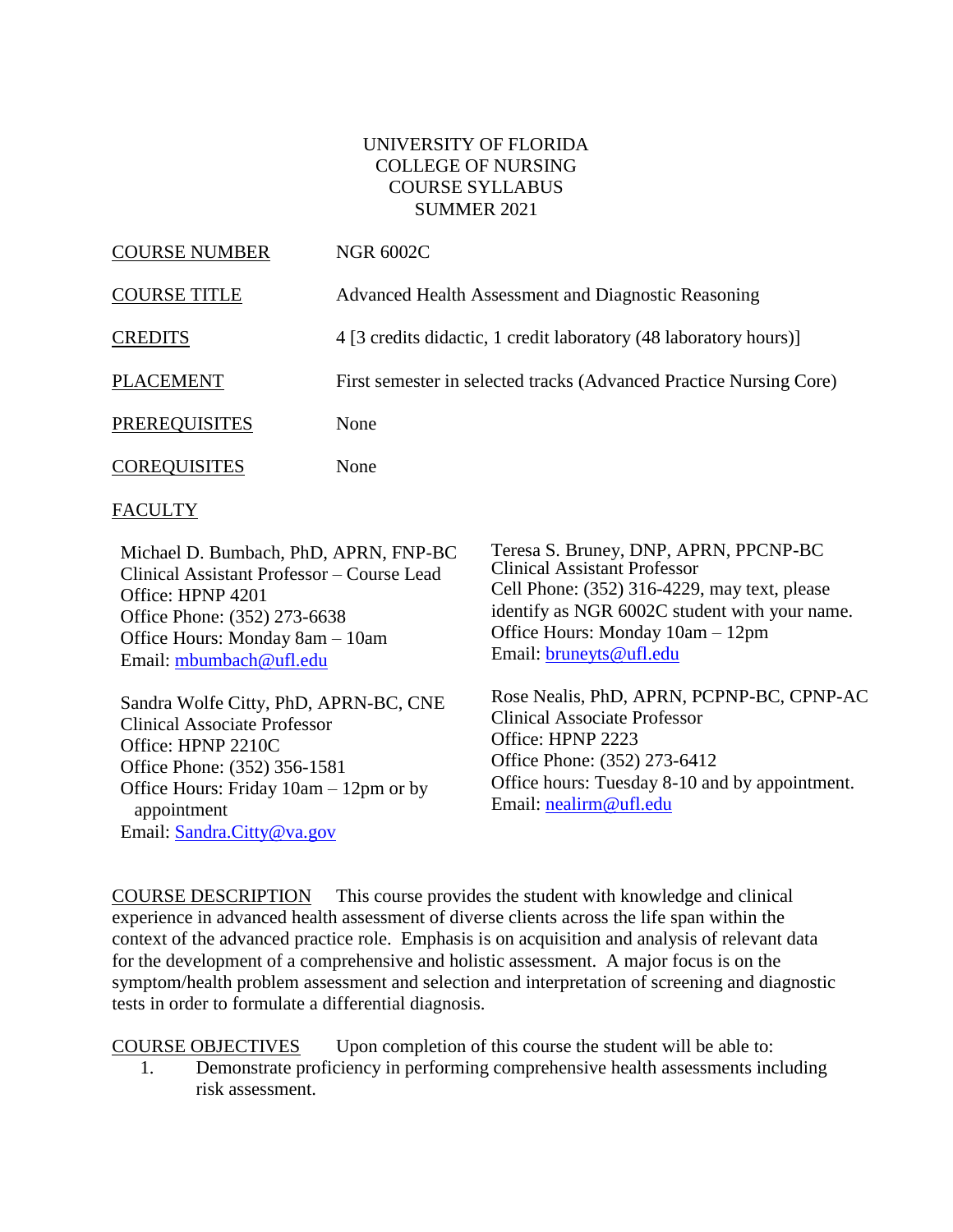- 2. Demonstrate proficiency in performing focused health assessments.
- 3. Perform a risk assessment of the client that takes into consideration life circumstance and cultural, ethnic, and developmental variations.
- 4. Organize and present holistic health assessment data.
- 5. Differentiate normal physiological alterations from pathological findings.
- 6. Demonstrate proficiency in performing symptom/health problem assessments based on selected chief complaints.
- 7. Utilize the diagnostic reasoning process in the selection and interpretation of appropriate screening and diagnostic tests.

## COURSE/LABORATORY SCHEDULE

| Faculty        | Section | $\overline{Day}$ |
|----------------|---------|------------------|
| <b>Bumbach</b> | 7065    | Web-based        |
| <b>Bruney</b>  | 7066    | Web-based        |

We will have one (1) face-to-face instructional session in the Harrell Center, Anaclerio Learning Facility to accomplish the student learning objectives of this course.

Our class sessions may be audio visually recorded for students in the class to refer back and for enrolled students who are unable to attend live. Students who participate with their camera engaged or utilize a profile image are agreeing to have their video or image recorded. If you are unwilling to consent to have your profile or video image recorded, be sure to keep your camera off and do not use a profile image. Likewise, students who un-mute during class and participate orally are agreeing to have their voices recorded. If you are not willing to consent to have your voice recorded during class, you will need to keep your mute button activated and communicate exclusively using the "chat" feature, which allows students to type questions and comments live. The chat will not be recorded or shared. As in all courses, unauthorized recording and unauthorized sharing of recorded materials is prohibited.

When we have face-to-face instructional sessions to accomplish the student learning objectives of this course. In response to COVID-19, the following policies and requirements are in place to maintain your learning environment and to enhance the safety of our in-classroom interactions.

- You are required to wear approved face coverings at all times during class and within buildings. Following and enforcing these policies and requirements are all of our responsibility. Failure to do so will lead to a report to the Office of Student Conduct and Conflict Resolution.
- This course has been assigned a physical classroom with enough capacity to maintain physical distancing (6 feet between individuals) requirements. Please utilize designated seats and maintain appropriate spacing between students. Please do not move desks or stations.
- Sanitizing supplies are available in the classroom if you wish to wipe down your desks prior to sitting down and at the end of the class.
- Follow your instructor's guidance on how to enter and exit the classroom. Practice physical distancing to the extent possible when entering and exiting the classroom.
- If you are experiencing COVID-19 symptoms [\(Click here for guidance from the CDC on](https://www.cdc.gov/coronavirus/2019-ncov/symptoms-testing/symptoms.html)  [symptoms of coronavirus\)](https://www.cdc.gov/coronavirus/2019-ncov/symptoms-testing/symptoms.html), please use the UF Health screening system and follow the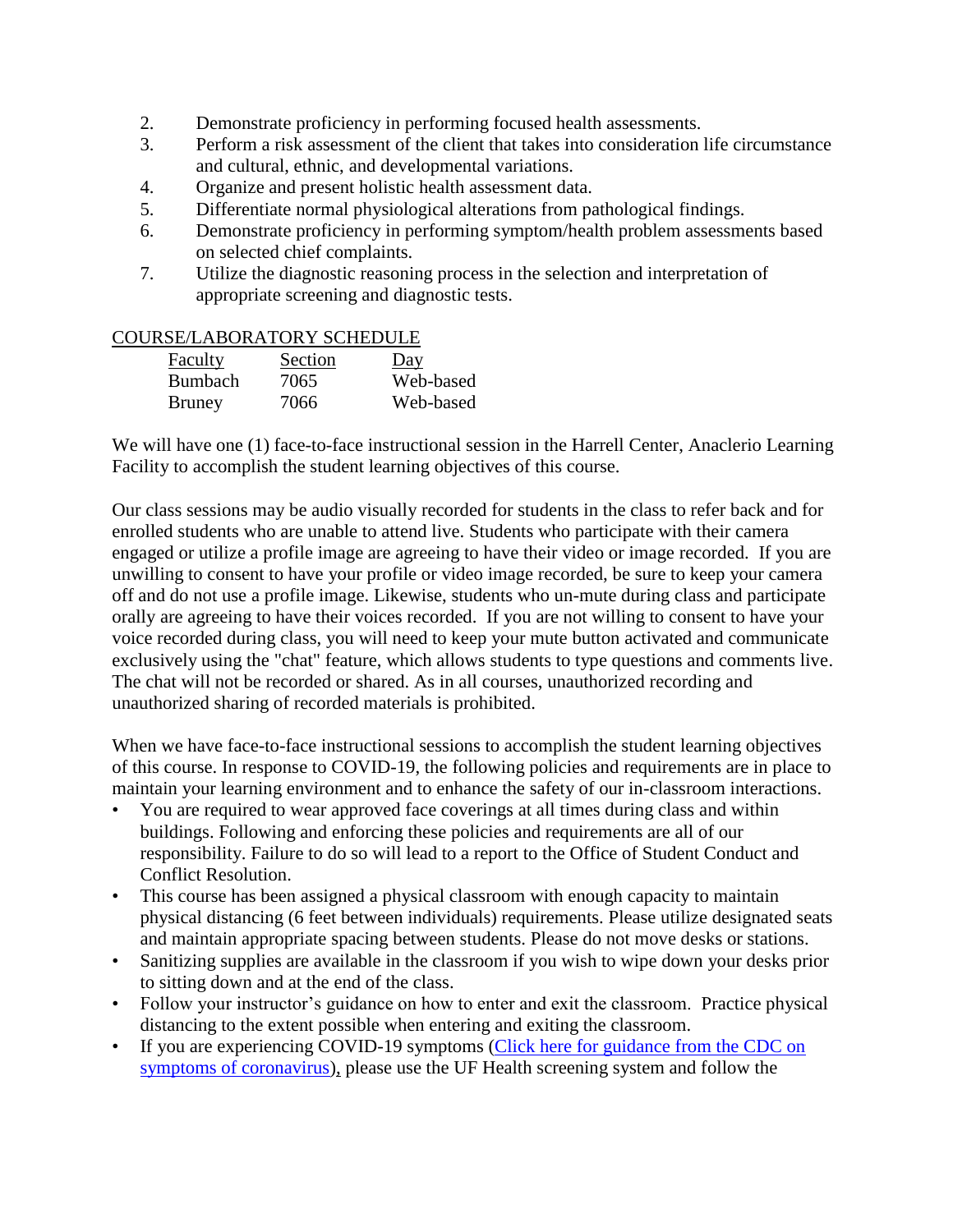instructions on whether you are able to attend class. Click here for UF Health guidance on [what to do if you have been exposed to or are experiencing Covid-19 symptoms.](https://coronavirus.ufhealth.org/screen-test-protect/covid-19-exposure-and-symptoms-who-do-i-call-if/)

• Course materials will be provided to you with an excused absence, and you will be given a reasonable amount of time to make up work. [Find more information in the university](https://catalog.ufl.edu/UGRD/academic-regulations/attendance-policies/)  [attendance policies.](https://catalog.ufl.edu/UGRD/academic-regulations/attendance-policies/)

E-Learning in Canvas is the course management system that you will use for this course. E-Learning in Canvas is accessed by using your Gatorlink account name and password at [http://elearning.ufl.edu/.](http://elearning.ufl.edu/) There are several tutorials and student help links on the E-Learning login site. If you have technical questions call the UF Computer Help Desk at 352-392-HELP or send email to [helpdesk@ufl.edu.](mailto:helpdesk@ufl.edu)

It is important that you regularly check your Gatorlink account email for College and University wide information and the course E-Learning site for announcements and notifications. Course websites are generally made available on the Friday before the first day of classes.

## TOPICAL OUTLINE

- 1. Characteristics of holistic assessment based on systems theory including physiological, affective and cognitive systems for client and client's environment
- 2. Cross-cultural communication
- 3. Organization of comprehensive and focused health assessment data
- 4. Verbal and written communication of comprehensive and focused health assessment data
- 5. Advanced health assessment
- 6. Risk assessment taking into consideration life circumstance and cultural, ethnic, developmental, and family variations
- 7. Illness assessment based on common chief complaints
- 8. Screening tests for physical and mental health
- 9. Diagnostic tests for common acute and chronic illnesses
- 10. Selected mnemonics, e.g., BELIEF, ETHIC

# TEACHING METHODS

Online lectures, discussion, clinical skill demonstration, simulation exercises, audiovisual materials, and case studies. This course will utilize a simulation lab for practice of assessment skills, not actual clinical settings with patients.

## LEARNING ACTIVITIES

Online asynchronous lectures, readings, skills practice, case studies with documentation charting, Shadow Health online virtual cases, clinical skills demonstration via video recording

# EVALUATION METHODS/COURSE GRADE CALCULATION

- Minimum Required Contact Hours for Laboratory: 48
- Online assessment/learning activities/quizzes due at the end of each week, Sunday by 11:59pm, exceptions are noted on the syllabus.
- Feedback from your designated faculty is generally within 10 working days, exceptions may exist such as on weekends & holidays or larger assignments (i.e., video assessment).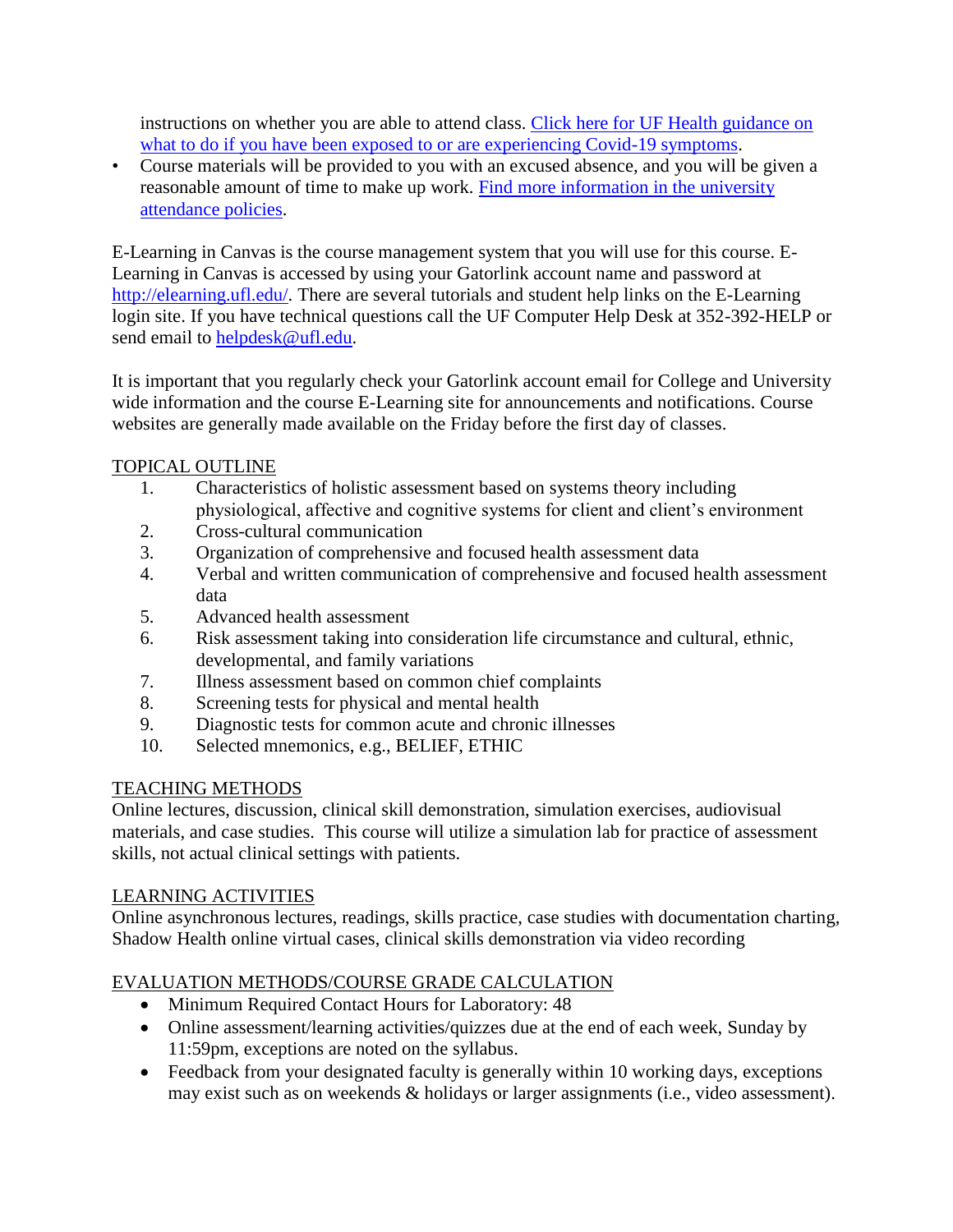- Satisfactory on assignment equal  $\geq$  74% on each/all of the given assignments,  $\lt$  74% is unsatisfactory.
- Competency performance of the male and female exam through the Anaclerio Learning and Assessment Center. Attendance at these sessions is mandatory (On-campus activity) and no make-up session will be available. The dates/times will be determined and posted on Canvas

For students who achieve a satisfactory laboratory grade, the letter grade for the course will be based upon the following:

|                                                 |       | Percentage of<br>Grade |
|-------------------------------------------------|-------|------------------------|
| Video Assessments/System SOAP Notes             |       | 33%                    |
| Problem Focused Examination SOAP Notes          |       | 15%                    |
| Comprehensive Physical Examination (S/U)        |       | 20%                    |
| Comprehensive History & Physical (H&P) SOAP     |       | 10%                    |
| <b>Shadow Health Online Cases</b>               |       | 10%                    |
| <b>Weekly Quizzes</b>                           |       | 10%                    |
| Harrell Center – Male/Female Examinations (S/U) |       | 2%                     |
|                                                 | Total |                        |

Weekly Assignments: Weekly assignments consist of quizzes or online activities. Weekly assignments are available in the Canvas Course Site. Weekly assignments will not be re-opened after the due date. Students should contact faculty in advance if an emergency prevents completion of weekly activities within the assigned time, prior to the due date (see Make Up Policy). Faculty will consider emergency situations on a case-by-case basis.

Shadow Health Case Studies: Case studies must be done individually. Case studies will have 10% per day deducted for late submissions. Case studies will be graded from the DCE (Digital Clinical Experience) score as generated by Shadow Health.

## MAKE UP POLICY

Alternative or make-up activities will only be available for notification of an excused absence that is provided prior to the missed class. Excused absences are personal illness, or death in the family. Work or vacation related activities that cause a missed assignment, quiz, exam, or attendance are not excused absences. No due dates will be altered to accommodate your other courses, work, or family obligations. If, upon review of the syllabus, you feel it would be challenging to meet the schedule requirements of this course, you should consider taking this course in a subsequent semester when your schedule allows it. Your continued enrollment in this course connotes agreement with the course schedule.

- Late assignment submission will be deducted 10% each 24 hours after the submission due date, before grading.
- No make up sessions will be available for the Harrell Center male/female examinations. Missing this learning component will render the course incomplete.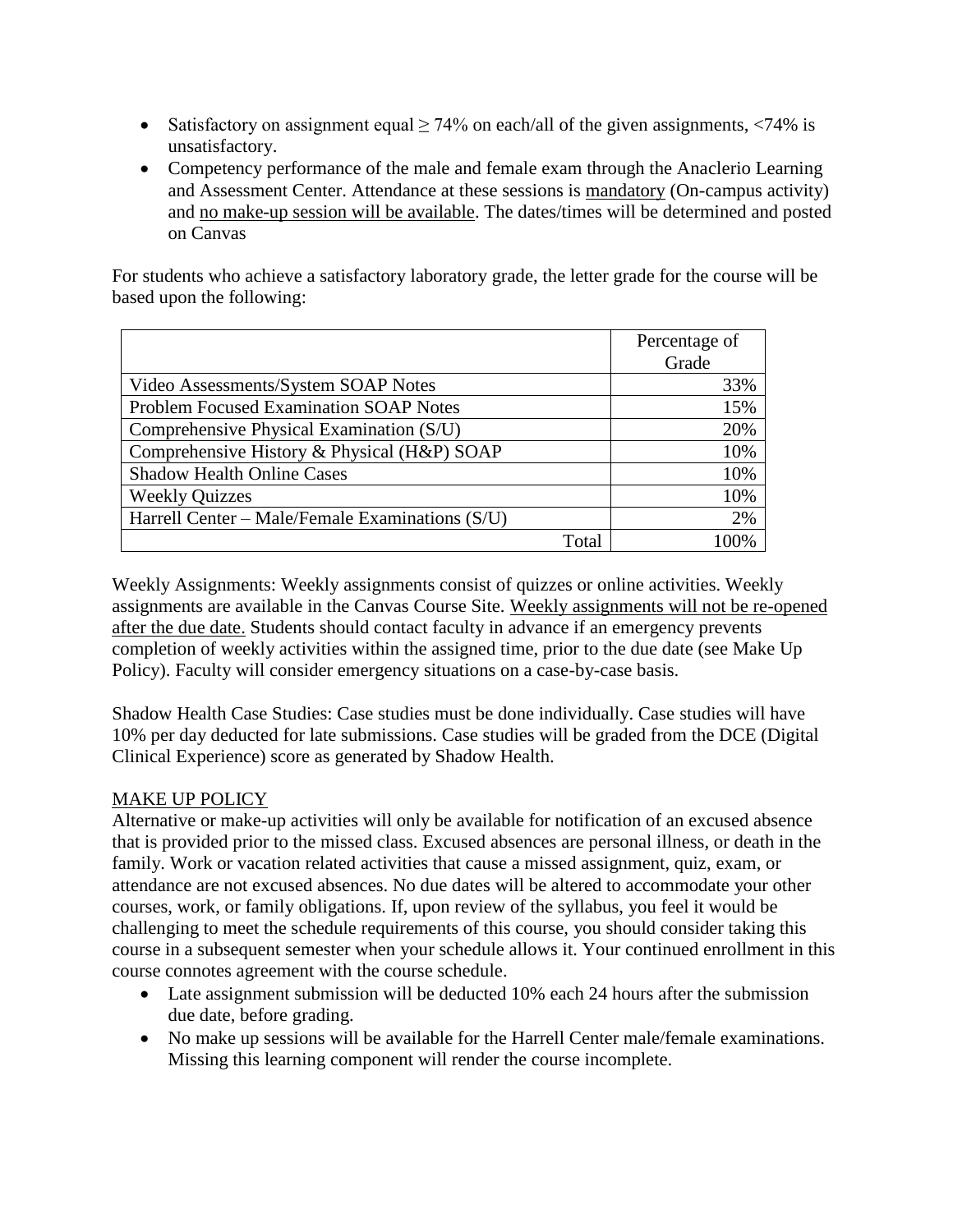## GRADING SCALE/QUALITY POINTS

| A            | $95-100(4.0)$    |                                   | C    | $74-79*(2.0)$    |                       |
|--------------|------------------|-----------------------------------|------|------------------|-----------------------|
| $A-$         | 93-94 (3.67)     |                                   | $C-$ | $72-73$ $(1.67)$ |                       |
| $B+$         | $91 - 92$ (3.33) |                                   | $D+$ | $70-71$ $(1.33)$ |                       |
| <sub>B</sub> | $84-90$ $(3.0)$  |                                   | D.   | $64-69$ $(1.0)$  |                       |
| $B-$         | $82-83$ $(2.67)$ |                                   | D-   | $62-63$ $(0.67)$ |                       |
| $C+$         | 80-81 (2.33)     |                                   | E    |                  | $61$ or below $(0.0)$ |
|              |                  | * 74 is the minimal passing grade |      |                  |                       |

For more information on grades and grading policies, please refer to University's grading policies:<https://catalog.ufl.edu/graduate/regulations/>

## COURSE EVALUATION

Students are expected to provide professional and respectful feedback on the quality of instruction in this course by completing course evaluations online via GatorEvals. Guidance on how to give feedback in a professional and respectful manner is available at [https://gatorevals.aa.ufl.edu/students/.](https://gatorevals.aa.ufl.edu/students/) Students will be notified when the evaluation period opens, and can complete evaluations through the email they receive from GatorEvals, in their Canvas course menu under GatorEvals, or via [https://ufl.bluera.com/ufl/.](https://ufl.bluera.com/ufl/) Summaries of course evaluation results are available to students at [https://gatorevals.aa.ufl.edu/public-results/.](https://gatorevals.aa.ufl.edu/public-results/)

## ACCOMMODATIONS DUE TO DISABILITY

Students with disabilities requesting accommodations should first register with the Disability Resource Center (352-392-8565,<https://disability.ufl.edu/>) by providing appropriate documentation. Once registered, students will receive an accommodation letter which must be presented to the instructor when requesting accommodation. Students with disabilities should follow this procedure as early as possible in the semester.

#### PROFESSIONAL BEHAVIOR

The College of Nursing expects all Nursing students to be professional in their interactions with patients, colleagues, faculty, and staff and to exhibit caring and compassionate attitudes. These and other qualities will be evaluated during patient contacts and in other relevant settings by both faculty and peers. Behavior of a Nursing student reflects on the student's individual's ability to become a competent professional Nurse. Attitudes or behaviors inconsistent with compassionate care; refusal by, or inability of, the student to participate constructively in learning or patient care; derogatory attitudes or inappropriate behaviors directed at patients, peers, faculty or staff; misuse of written or electronic patient records (e.g., accession of patient information without valid reason); substance abuse; failure to disclose pertinent information on a criminal background check; or other unprofessional conduct can be grounds for disciplinary measures including dismissal.

*As students in the health professions at UF Health, you are expected to promote safety and a culture of care and concern for each other and for patients. Across our academic health center's missions of research, teaching and patient care, nursing students must lead by example and take individual responsibility for modeling healthy habits and behaviors to*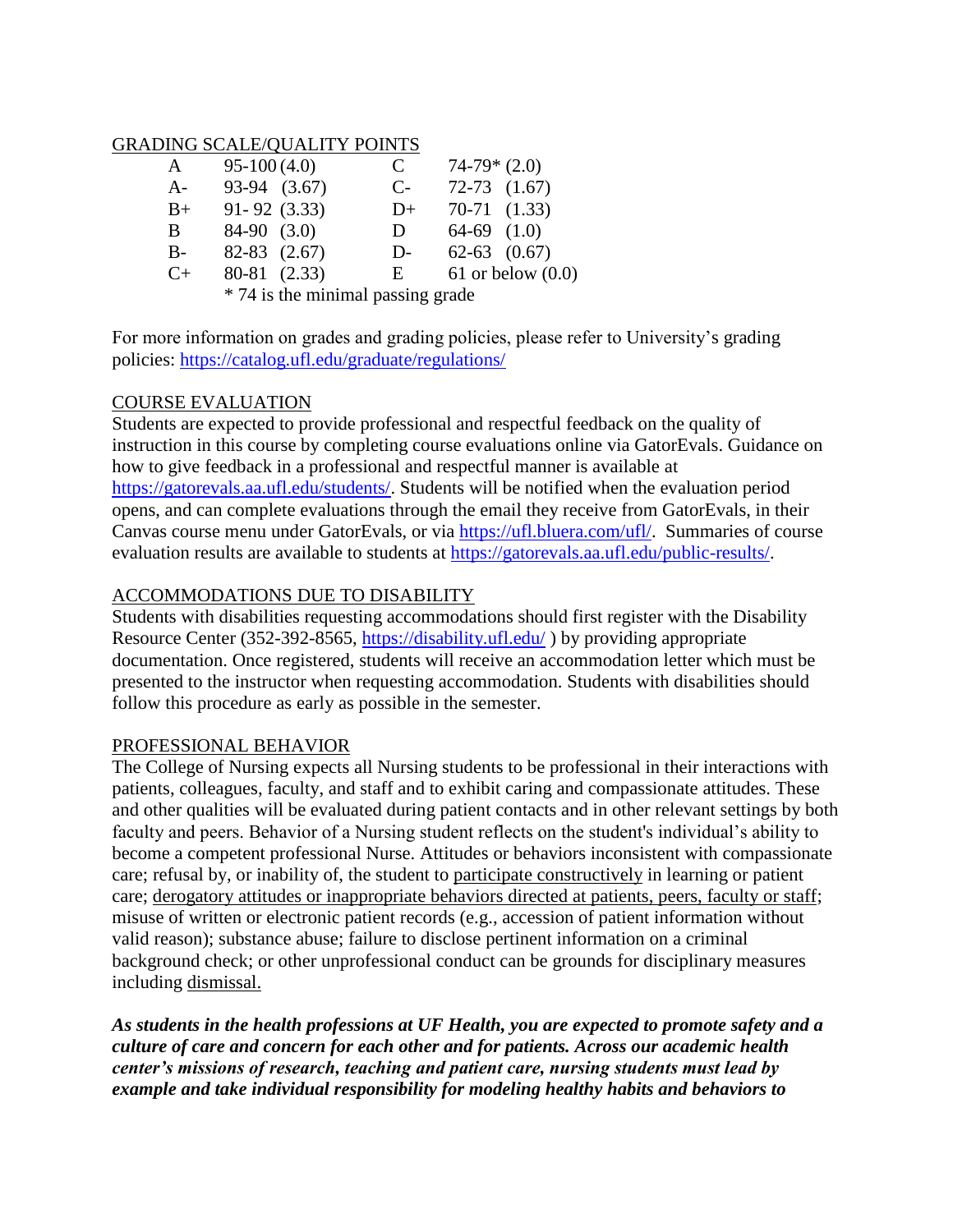## *minimize the spread of COVID-19. Failure to comply with the established public health measures, both on and off campus, is considered a serious breach of professional conduct***.**

## UNIVERSITY POLICY ON ACADEMIC MISCONDUCT

Academic honesty and integrity are fundamental values of the University community. Students should be sure that they understand the UF Student Honor Code at <https://sccr.dso.ufl.edu/policies/student-honor-code-student-conduct-code/> . Students are required to provide their own privacy screen for all examination's administered to student laptops. No wireless keyboards or wireless mouse/tracking device will be permitted during examinations.

## UNIVERSITY AND COLLEGE OF NURSING POLICIES

Please see the College of Nursing website for student policies [\(http://students.nursing.ufl.edu/currently-enrolled/student-policies-and-handbooks/\)](http://students.nursing.ufl.edu/currently-enrolled/student-policies-and-handbooks/) and a full explanation of each of the university policies – [\(http://students.nursing.ufl.edu/currently](http://students.nursing.ufl.edu/currently-enrolled/course-syllabi/course-policies)[enrolled/course-syllabi/course-policies\)](http://students.nursing.ufl.edu/currently-enrolled/course-syllabi/course-policies)

UF Grading Policy Religious Holidays Counseling and Mental Health Services Student Handbook Faculty Evaluations Student Use of Social Media

## REQUIRED TEXTBOOKS

Goolsby, M. J., & Grubbs, L. (2019). *Advanced assessment: interpreting findings and formulating differential diagnoses* (4th ed.). Philadelphia, PA: F.A. Davis Company. ISBN-13: 978-0803643635; ISBN-10: 0803643632

Ball, J., Dains, J., Flynn, J., Solomon, B., & Stewart, R. (2019). Seidel's guide to physical examination (9th ed.). St Louis, MO: Elsevier. ISBN-13: 978-0-323-48195-3

Shadow Health. (2021). *Digital Clinical Experience, Advanced Health Assessment DCE*. [Software]. ISBN: 978-0-98-978881-6. Available from [http://www.shadowhealth.com](http://www.shadowhealth.com/)

- Pin: **5387-3951-5297-6503**
- Student Account Setup: Students can create their accounts by visiting http://app.shadowhealth.com/ and enrolling in your course with this course specific. More information is available on the Canvas page.

GoReact. (2021). [Software]. Video Application.

• Accounts can be made in the Canvas course website. Instructions are in the Modules/Assignments.

## RECOMMENDED TEXTBOOKS

You must be on the VPN to use these books: DERMATOLGY & PEDIATRICS: Refer to EBooks at the Library. There are also several E Books on Physical Assessment. Soutor C, Hordinsky MK. eds. (2013). *Clinical Dermatology*. New York, NY: McGraw-Hill.

Direct URL: [https://accessmedicine.mhmedical.com/book.aspx?bookid=2184.](https://accessmedicine.mhmedical.com/book.aspx?bookid=2184)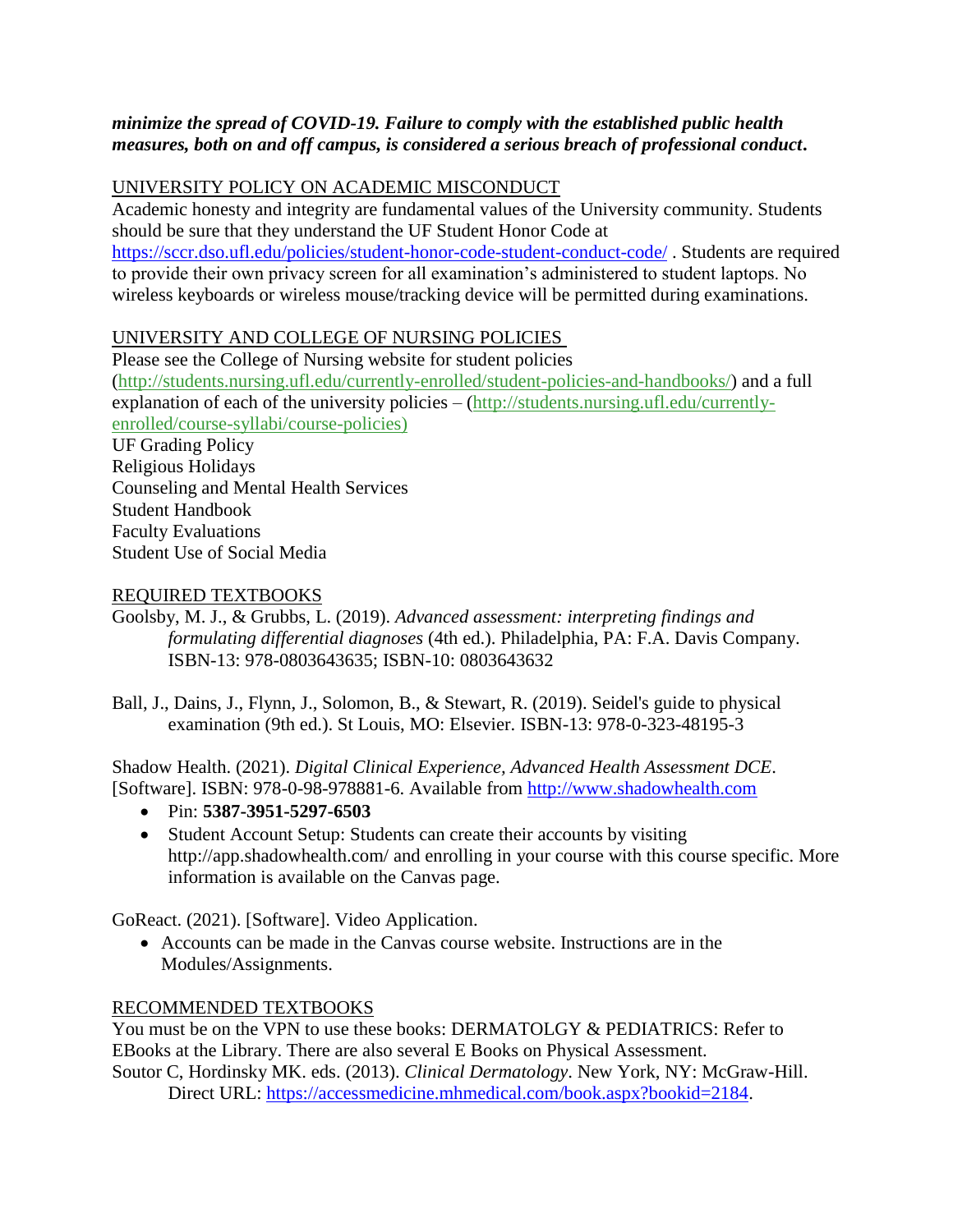## WEEKLY CLASS SCHEDULE

| <b>DATE</b> | <b>TOPIC/EVALUATION</b>                                                                                                                                                                                                                                                                        | <b>READINGS</b>                 | <b>Program Outcomes</b>     |
|-------------|------------------------------------------------------------------------------------------------------------------------------------------------------------------------------------------------------------------------------------------------------------------------------------------------|---------------------------------|-----------------------------|
| Week 01     | • Introduction to Course                                                                                                                                                                                                                                                                       | Goolsby (G) Ch 1                | 1, 2, 3, 4, 5, 8, 9, 10, 11 |
|             | • History Taking                                                                                                                                                                                                                                                                               | Ball (B): Ch. 1, 3, 5 (page 60) |                             |
| May 10-14   | • SOAP Note Construction                                                                                                                                                                                                                                                                       |                                 |                             |
|             | Shadow Health: Due May 16, by 11:55 pm<br>1. Digital Clinical Experience Orientation, Tina Jones<br>2. Conversation Concept Lab, Rachel Adler<br>3. Health History, Tina Jones<br>SOAP Note Quiz: Due May 16, by 11:55 pm<br>Video Assessment: Personal Introduction Video (Practice<br>Video) |                                 |                             |
|             | Note: Assignments due on the Sunday of the respective week.                                                                                                                                                                                                                                    |                                 |                             |
| Week 02     | $\bullet$ HEENT                                                                                                                                                                                                                                                                                | G: Ch. $4, 5, 6$                | 1, 2, 3, 4, 5, 8, 9, 10, 11 |
| May 17-21   | Shadow Health: Due May 23, by 11:55 pm<br>1. HEENT Assignment, Tina Jones<br>2. HEENT SOAP                                                                                                                                                                                                     | B: 11, 12, 13                   |                             |
|             | HEENT Quiz: Due May 23, by 11:55 pm                                                                                                                                                                                                                                                            |                                 |                             |
|             | Video Assessment: HEENT                                                                                                                                                                                                                                                                        |                                 |                             |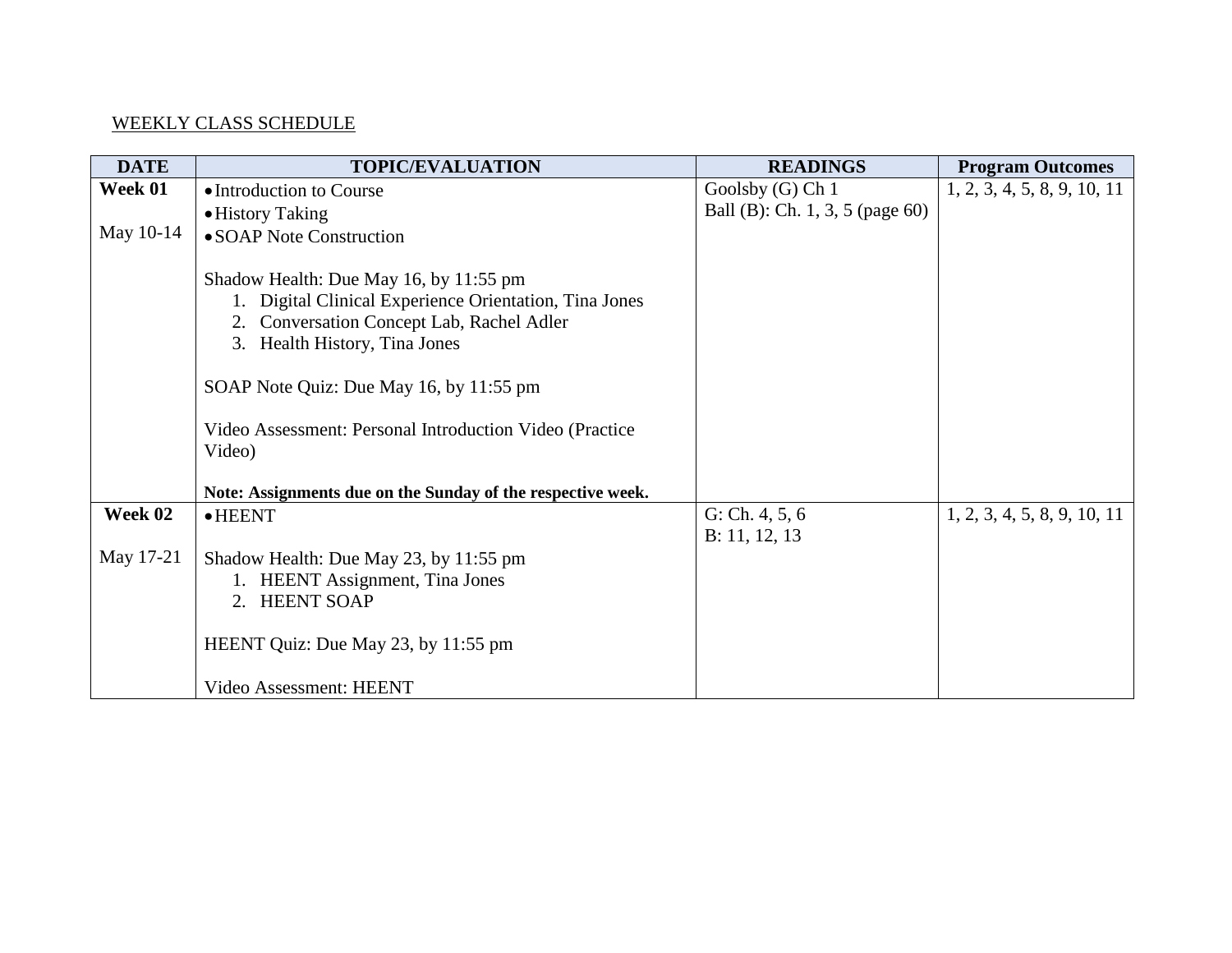| Week 03    | · Cardiovascular                           | G: Ch. 7,8            | 1, 2, 3, 4, 5, 8, 9, 10, 11 |
|------------|--------------------------------------------|-----------------------|-----------------------------|
|            | • Pulmonary                                | B: Ch. 10, 14, 15, 16 |                             |
| May 24-28  |                                            |                       |                             |
|            | • Lymphatic System                         |                       |                             |
|            |                                            |                       |                             |
|            | Shadow Health: Due May 30, by 11:55 pm     |                       |                             |
|            | 1. Cardiovascular Concept Lab              |                       |                             |
|            | 2. Cardiovascular, Tina Jones              |                       |                             |
|            | <b>Respiratory Concept Lab</b><br>3.       |                       |                             |
|            | Respiratory, Tina Jones                    |                       |                             |
|            | 5. Cardiothoracic SOAP                     |                       |                             |
|            |                                            |                       |                             |
|            | Quiz: Due May 30, by $11:55$ pm            |                       |                             |
|            | 1. Cardiac                                 |                       |                             |
|            | 2. Pulmonary                               |                       |                             |
|            |                                            |                       |                             |
|            | Video Assessment: Cardiovascular/Pulmonary |                       |                             |
| Week 04    | $\bullet$ Abdomen                          | G: Ch. 10             | 1, 2, 3, 4, 5, 8, 9, 10, 11 |
|            |                                            | <b>B</b> : Ch. 18     |                             |
| June $1-4$ | Shadow Health: Due June 6, by 11:55 pm     |                       |                             |
|            | 1. Abdominal Concept Lab                   |                       |                             |
| Holiday:   | Gastrointestinal, Tina Jones               |                       |                             |
|            | 2.                                         |                       |                             |
| May 31     | 3. Abdominal SOAP                          |                       |                             |
|            | Abdomen Quiz: Due June 6, by 11:55 pm      |                       |                             |
|            |                                            |                       |                             |
|            | Video Assessment: Abdomen                  |                       |                             |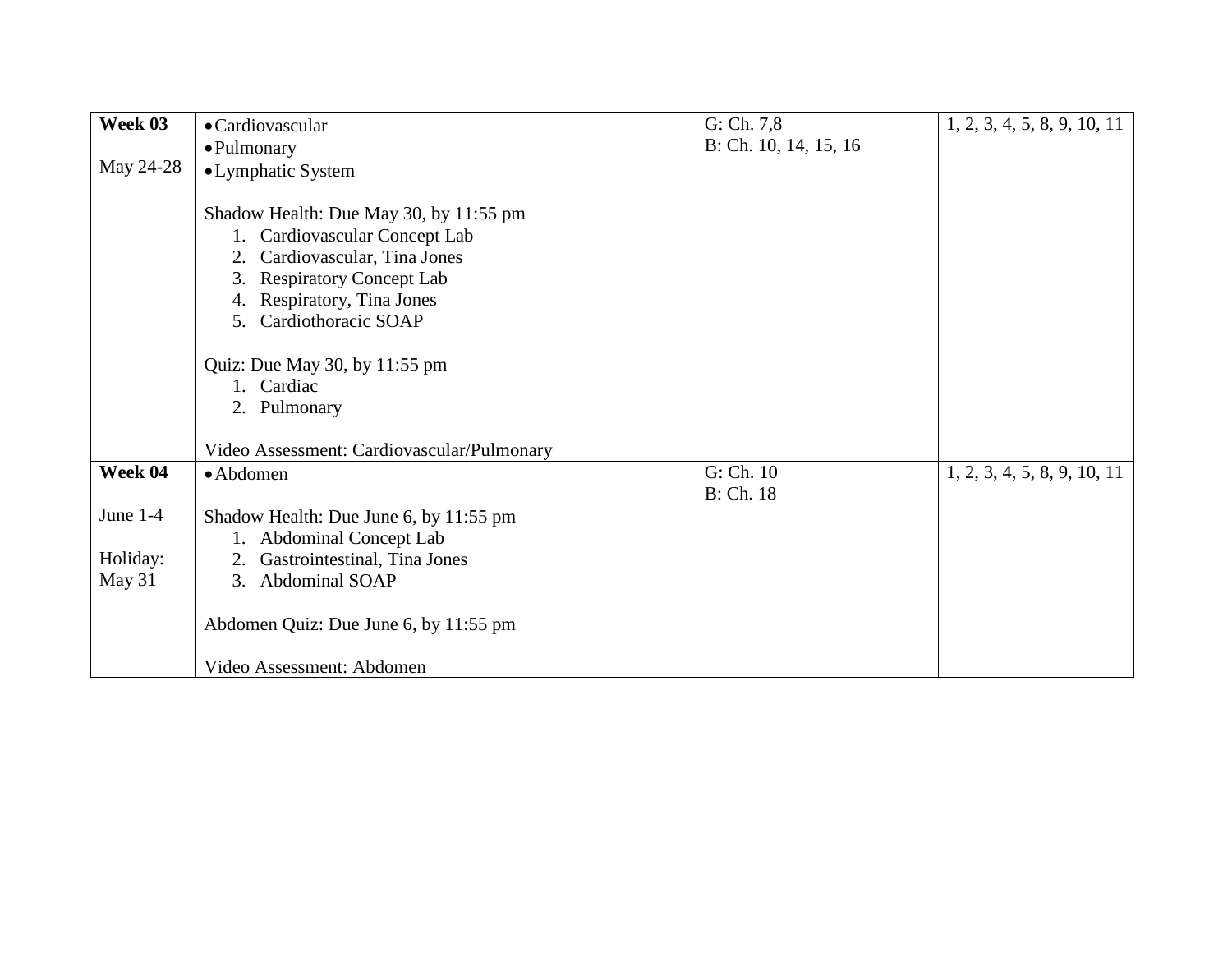| Week 05           | • Musculoskeletal                                  | G: Ch. 14         | 1, 2, 3, 4, 5, 8, 9, 10, 11 |
|-------------------|----------------------------------------------------|-------------------|-----------------------------|
|                   |                                                    | <b>B</b> : Ch. 22 |                             |
| June 7-11         | Shadow Health: Due June 13, by 11:55 pm            |                   |                             |
|                   | 1. Musculoskeletal, Tina Jones                     |                   |                             |
|                   | 2. Musculoskeletal SOAP                            |                   |                             |
|                   | MSK Quiz: Due June 13, by 11:55 pm                 |                   |                             |
|                   | Video Assessment: MSK                              |                   |                             |
| Week 06           | • Neurological/Mental Health                       | G: Ch. 15, 17     | 1, 2, 3, 4, 5, 8, 9, 10, 11 |
|                   |                                                    | B: Ch. 7, 23      |                             |
| June 14-18        | Shadow Health: Due June 20, by 11:55 pm            |                   |                             |
|                   | 1. Neurological, Tina Jones                        |                   |                             |
|                   | 2. Mental Health, Tina Jones                       |                   |                             |
|                   | 3. Neuro/Mental Health SOAP                        |                   |                             |
|                   |                                                    |                   |                             |
|                   | Neuro/Mental Health Quiz: Due June 20, by 11:55 pm |                   |                             |
|                   |                                                    |                   |                             |
|                   | Video Assessment: Neurological                     |                   |                             |
| <b>June 21-25</b> | <b>Summer Break</b>                                |                   |                             |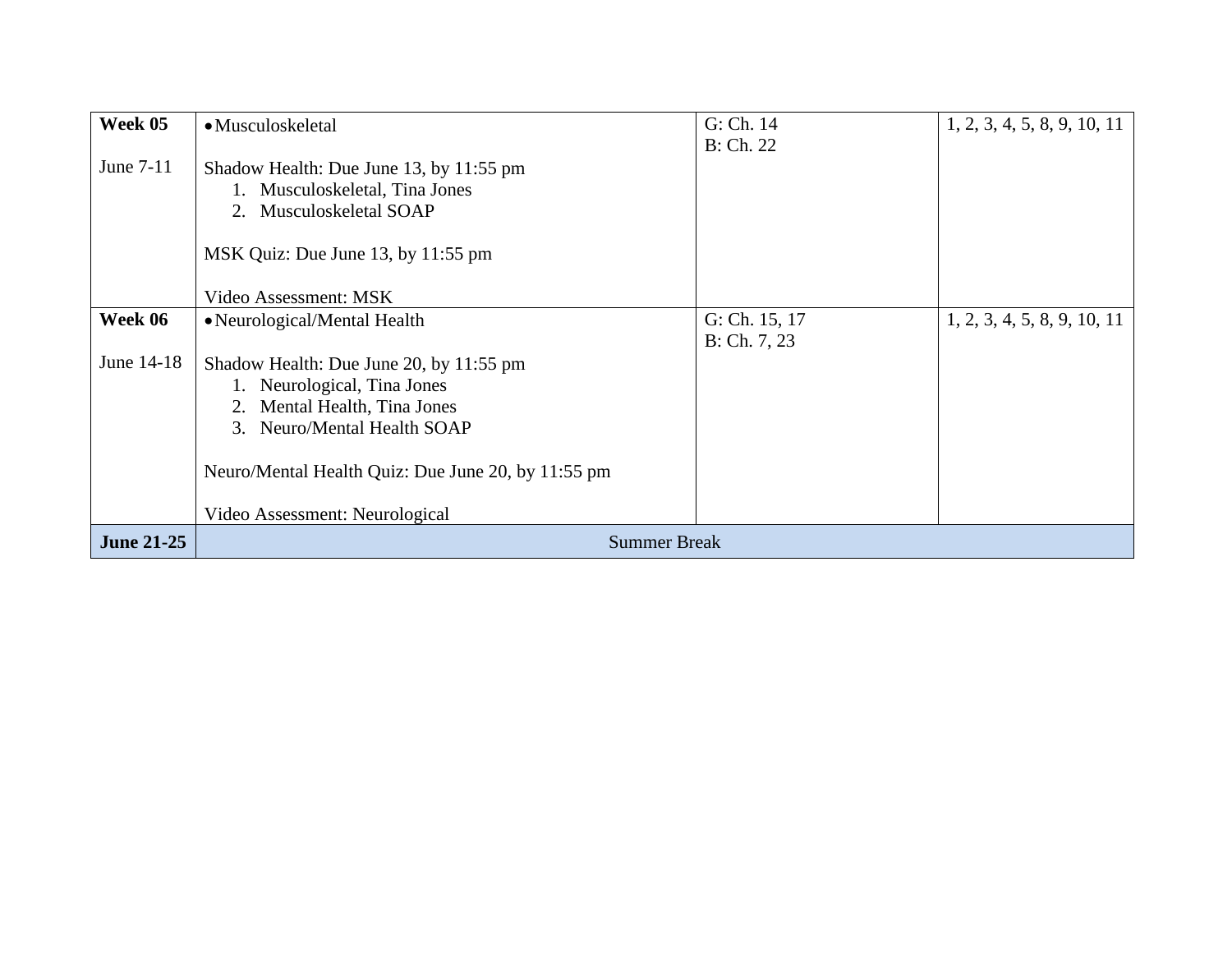| Week 07  | • Male GU/Rectal Examination                                  | G: Ch. 9, 11, 12, 13  | 1, 2, 3, 4, 5, 8, 9, 10, 11 |
|----------|---------------------------------------------------------------|-----------------------|-----------------------------|
|          | • Female GU/Breast Examination                                | B: Ch. 17, 19. 20, 21 |                             |
| June 28- |                                                               |                       |                             |
| July 2   | Shadow Health: Due by July 3 <sup>*</sup> , by 11:55 pm       |                       |                             |
|          | 1. Focused Exam: Cough                                        |                       |                             |
|          | 2. Problem Focused Examination SOAP                           |                       |                             |
|          |                                                               |                       |                             |
|          | Quiz: Due by July $3^*$ , by 11:59 pm                         |                       |                             |
|          | 3. Male Quiz                                                  |                       |                             |
|          | 4. Female Quiz                                                |                       |                             |
|          | <b>**Harrell Center, Anaclerio Learning Center - Students</b> |                       |                             |
|          | will come to campus on one day, as assigned to this week.     |                       |                             |
|          | Scheduled July 22 OR July 23.**                               |                       |                             |
|          |                                                               |                       |                             |
|          | Video Assessment: Start to review for Comprehensive Physical  |                       |                             |
|          | Assessment Video Assignment                                   |                       |                             |
|          |                                                               |                       |                             |
|          | *Note – Saturday due date from July 4 holiday.                |                       |                             |
| Week 08  | $\bullet$ Genetics                                            | G: Ch. 2              | 1, 2, 3, 4, 5, 8, 9, 10, 11 |
|          | o Pedigree Sample                                             | <b>B.</b> Ch. 2       |                             |
| July 6-9 | • Cultural Competence                                         |                       |                             |
| Holiday: | <b>Shadow Health: None</b>                                    |                       |                             |
| July 5   |                                                               |                       |                             |
|          | Quiz/Online Assignment: Due July 11, by 11:55 pm              |                       |                             |
|          | 1. Genetics/Cultural Competency Quiz                          |                       |                             |
|          |                                                               |                       |                             |
|          | Video Assessment: Comprehensive Physical Assessment: Due      |                       |                             |
|          | July 11, by 11:55 pm                                          |                       |                             |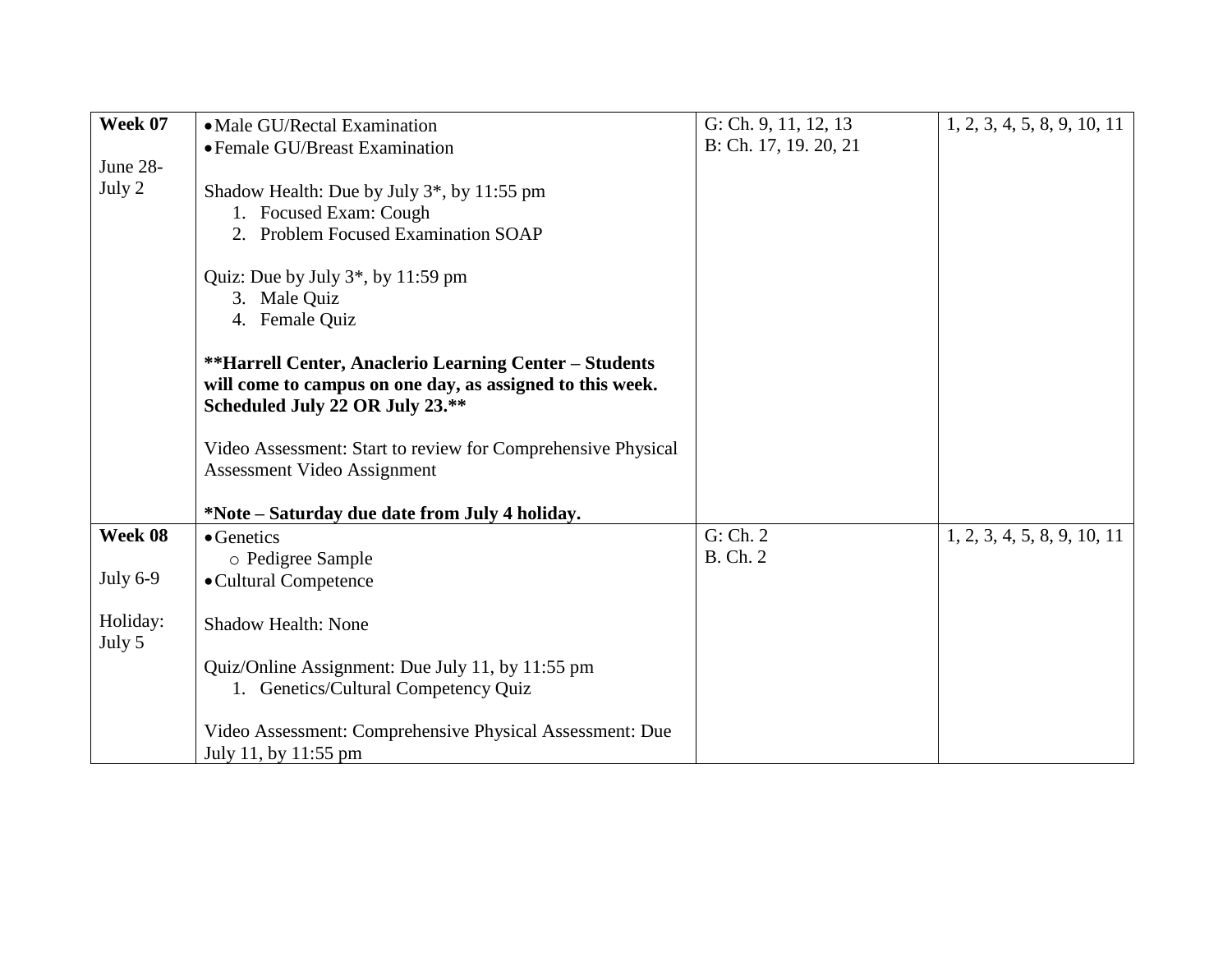| Week 09    | • Dermatology                                                 | G: Ch. 3          | 1, 2, 3, 4, 5, 8, 9, 10, 11 |
|------------|---------------------------------------------------------------|-------------------|-----------------------------|
|            | • Microscopy                                                  | B: Ch. 4, 9       |                             |
| July 12-16 | • Diagnostic/Clinical Reasoning                               |                   |                             |
|            |                                                               |                   |                             |
|            | Shadow Health: Due July 18, by 11:55 pm                       |                   |                             |
|            | 1. Focused Exam: Chest Pain                                   |                   |                             |
|            | 2. Problem Focused Examination SOAP                           |                   |                             |
|            | Quiz/Online Assignment: Due July 18, by 11:55 pm              |                   |                             |
|            | 1. Dermatology Lesion Identification Quiz                     |                   |                             |
|            | 2. Microscopy Quiz                                            |                   |                             |
|            |                                                               |                   |                             |
|            | Video Assessment: None                                        |                   |                             |
| Week 10    | • Billing & Coding (Online Guest Lecture)                     | G: Ch. 18, 19, 20 | 1, 2, 3, 4, 5, 8, 9, 10, 11 |
|            | · Pediatric Assessment                                        | <b>B</b> : Ch. 8  |                             |
| July 19-23 | • Pregnancy Assessment                                        |                   |                             |
|            | • Assessment of the Older Adult                               |                   |                             |
|            | Shadow Health Assignment: Due July 25, by 11:55 pm            |                   |                             |
|            | 1. Focused Exam: Abdominal Pain                               |                   |                             |
|            | 2. Problem Focused Examination SOAP                           |                   |                             |
|            | Pediatrics/Pregnancy Quiz: Due July 25, by 11:55 pm           |                   |                             |
|            | <b>**Harrell Center, Anaclerio Learning Center - Students</b> |                   |                             |
|            | will come to campus on one day, as assigned to this week.     |                   |                             |
|            | Scheduled July 22 OR July 23. **                              |                   |                             |
|            | Video Assessment: None                                        |                   |                             |